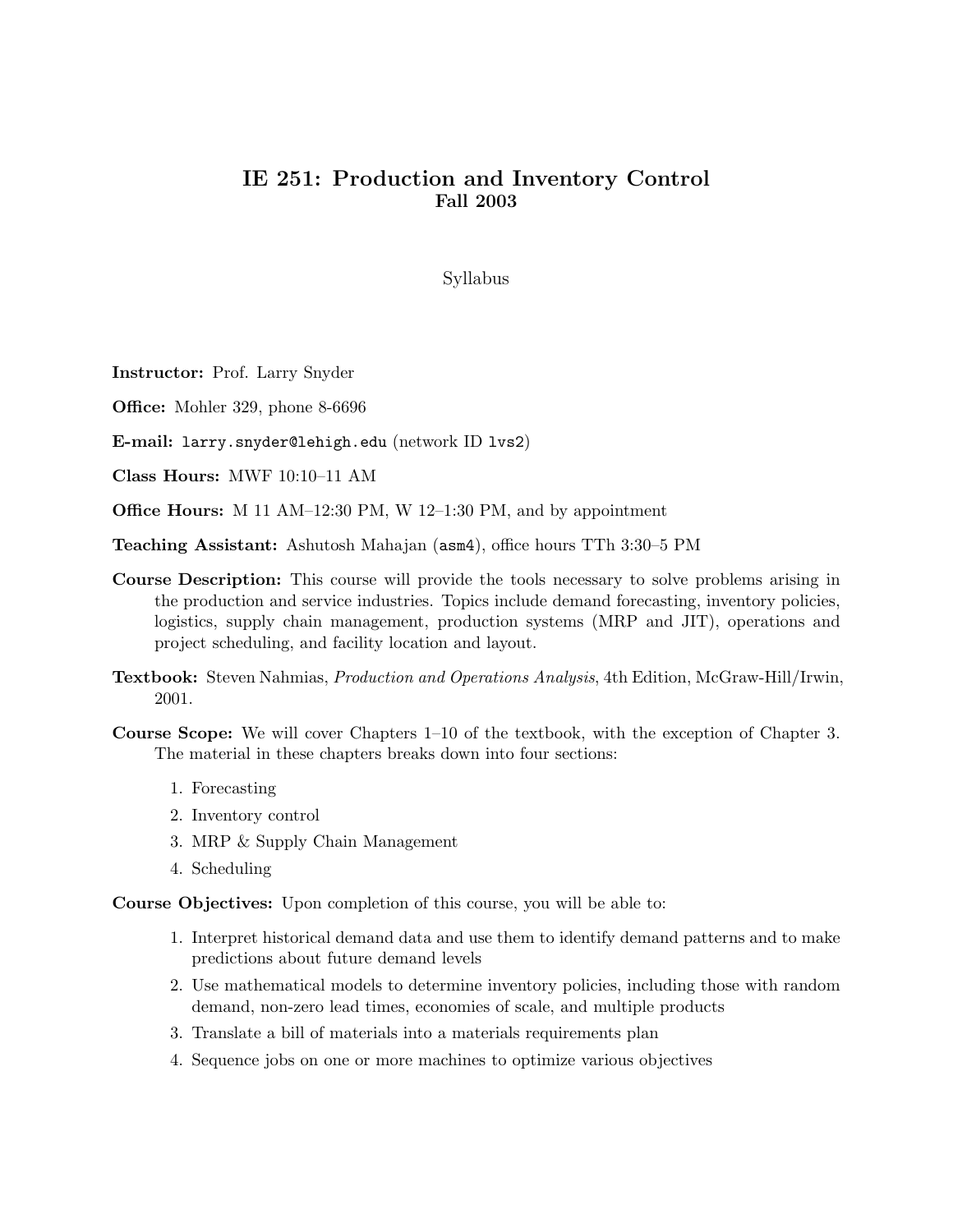- 5. Schedule a workforce to meet labor requirements
- 6. Formulate and solve models for locating distribution centers and other facilities to minimize location and/or transportation costs
- 7. Understand the purpose and application of MRP/ERP systems and their shortcomings
- 8. Develop MRP software in Excel/VBA

Prerequisites: IE 221 (either previously or concurrently) and IE 121 and 222.

- Computers: In this class we will make extensive use of Microsoft Excel, including Visual Basic for Applications (VBA). You will have a software project that requires you to produce a simple self-contained software package in VBA. We will review the fundamentals of VBA briefly in class, but if your VBA skills are feeling rusty, take the time to polish them up early!
- Exams: You will have two fifty-minute in-class midterm exams and a two-hour final exam. The final exam will be cumulative. The exams will be closed-book, closed-notes.
- Homework: You will have regular homework assignments consisting of problems from the textbook and one or more additional problems that are more open-ended. The goal of the book problems is to reinforce the material you learn in class and from the textbook. The goal of the additional problems is to apply your skills to situations you might face in the real world, where problems aren't neatly defined and don't follow section numbers. Your TA will grade the textbook problems, while I will grade the additional problems—therefore, please staple them separately before handing them in.

You may work on the assignments in small groups; if you do, you must write up your answers alone, and without looking at anything you wrote down while working with your group. On your write-up, list the names of the students you worked with. If you asked another student for help with a particular problem, cite him or her in your write-up for that problem.

Homework must be typed or written neatly and with problems in the correct order. If we have difficulty reading or following your homework, we will not go to great lengths to deciper it!

You may have an extension on *one* homework assignment during the semester. An extension allows you to turn in the assignment one class meeting after it is due. In no case will homework be accepted after the class meeting following the due date, since I will hand out solutions on that day. You must let me know that you will be using your extension no later than 5 PM on the day before the homework is due. Homework turned in late or not at all will receive a grade of 0.

Grading: Your grade will be calculated as follows:

| Homework:            | $30\%$             |
|----------------------|--------------------|
| Software Project:    | $10\%$             |
| Mid-Term Exams:      | $30\%$ (15\% each) |
| Final Exam:          | 25%                |
| Class Participation: | $5\%$              |
|                      |                    |